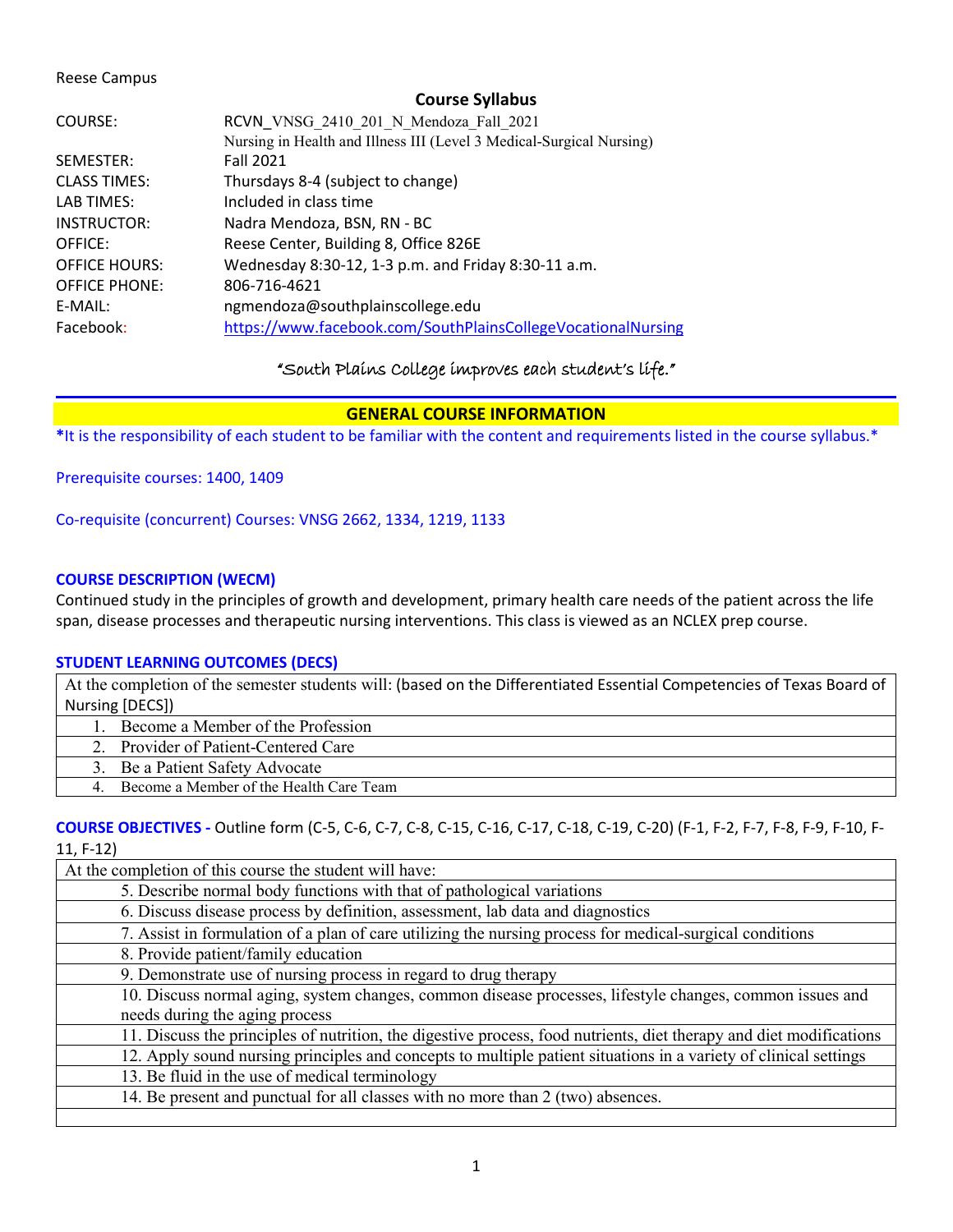# **EVALUATION METHODS**

Examinations, homework assignments, written assignments, quizzes, and other projects as assigned.

# **ACADEMIC INTEGRITY**

It is the aim of the faculty of South Plains College to foster a spirit of complete honesty and a high standard of integrity. The attempt of any student to present as his or her own any work which he or she has not honestly performed is regarded by the faculty and administration as a most serious offense and renders the offender liable to serious consequences, possibly suspension.

**Cheating** - Dishonesty of any kind on examinations or on written assignments, illegal possession of examinations, the use of unauthorized notes during an examination, obtaining information during an examination from the textbook or from the examination paper of another student, assisting others to cheat, alteration of grade records, illegal entry or unauthorized presence in the office are examples of cheating. Complete honesty is required of the student in the presentation of any and all phases of coursework. This applies to quizzes of whatever length, as well as final examinations, to daily reports and to term papers.

**Plagiarism** - Offering the work of another as one's own, without proper acknowledgment, is plagiarism; therefore, any student who fails to give credit for quotations or essentially identical expression of material taken from books, encyclopedias, magazines and other reference works, or from themes, reports or other writings of a fellow student, is guilty of plagiarism.

# **VARIFICATION OF WORKPLACE COMPETENCIES**

No external learning experiences provided. Successful completion of the DECS competency statements at the level specified by the course objectives allow the student to complete the course and complete the program if all other concurrent coursework is satisfactory. Upon successful completion of the program, students will be eligible to write the NCLEX-PN examination for licensure.

### **BLACKBOARD**

**Blackboard is an e-Education platform designed to enable educational innovations everywhere by connecting people and technology. This educational tool will be used in this course throughout the semester as a reporting tool and communication too.** Students should be aware that the "total" points noted on this education platform does not reflect the actual grade of the student because it does not take in to consideration the percentages of each grade. Please calculate your grade according to the criteria in this syllabus.

### **FACEBOOK**

### The Vocational Nursing Program has a Facebook page at

https://www.facebook.com/SouthPlainsCollegeVocationalNursingProgram in addition to the South Plains College website. This Facebook page will be used to keep students up-to-date on program activities, South Plains College announcements and will help with program recruitment. "Liking" the South Plains College Vocational Nursing Program Facebook page is not mandatory, nor are personal Facebook accounts, in order to access this page.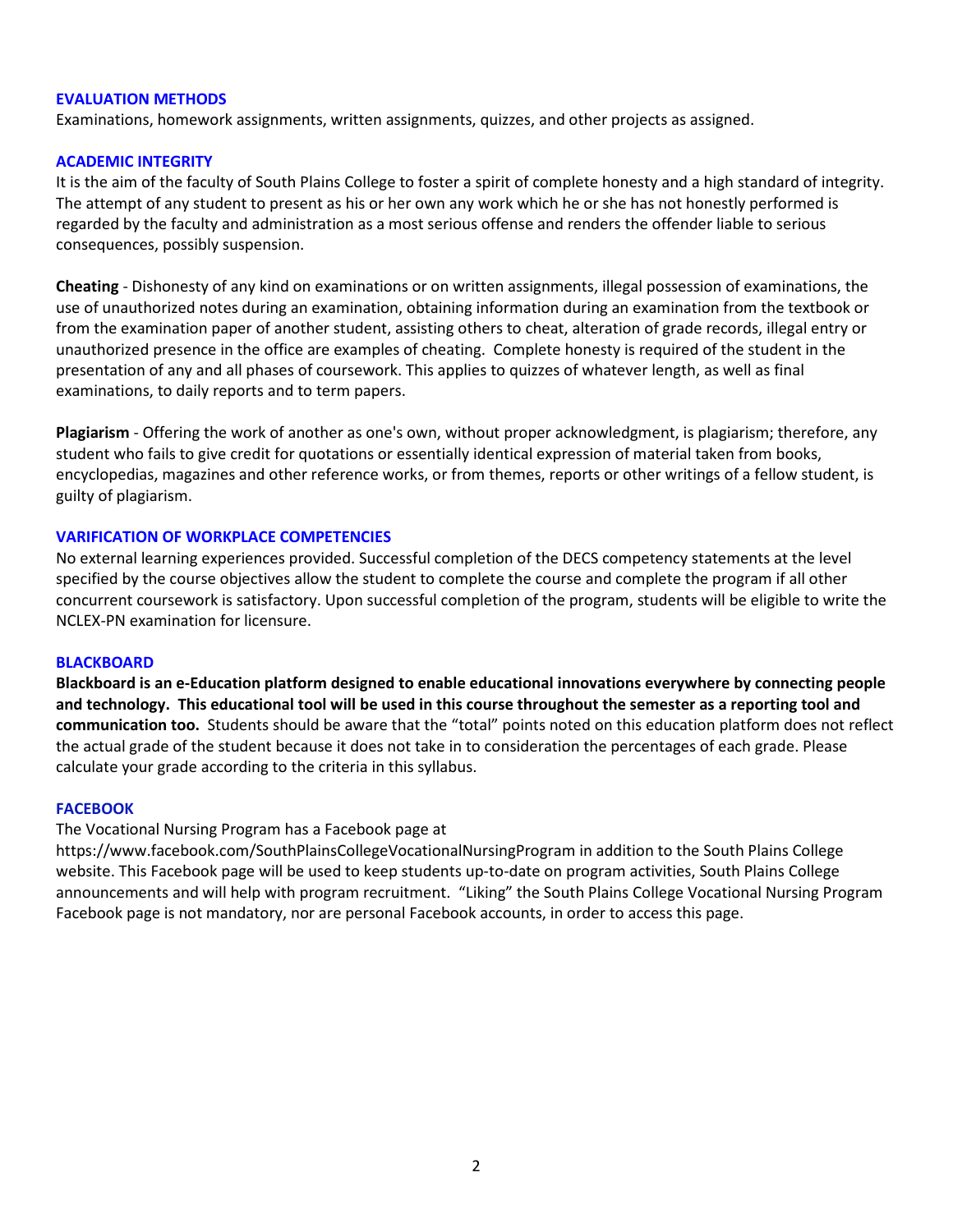#### **SCANS and FOUNDATION SKILLS**

Refer also to Course Objectives. Scans and Foundation Skills attached

# **SPECIFIC COURSE INFORMATION**

## **TEXT AND MATERIALS**

Williams, L., & Hopper, P. (2019). Understanding Medical Surgical Nursing, (6th ed.), F.A. Davis. ISBN #978-0-8036-6898-0

Williams, L., & Hopper, P. (2019) Study Workbook for Understanding Medical Surgical Nursing,  $(6<sup>th</sup>$ ed.), F.A. Davis. ISBN #978-0-8036-6900-0

Watkins, C. J. Pharmacology Clear & Simple, 2<sup>nd</sup> Ed. FA Davis, IBSN 978-0-8036-2588-4 Taber's Encyclopedia

Leeuwen, A. (2017) Davis's Comprehensive Handbook of Laboratory Diagnostic Tests with Nursing Implications, 5th edition, Davis, IBSN 978-0-8036-3664-4

Vallerand, A. (2019) Davis's Drug Guide for Nurses, 16th edition, Davis IBSN 978-0-8036-2837-3

## **ADDITIONAL CLASSROOM ITEMS**

Students should come to class prepared with pens, pencils, and a spiral notebook for taking notes, completing quizzes or assignments in class. Students should be prepared to take notes over lecture material if they choose. If PowerPoint outlines are posted on Blackboard, they must be printed prior to class. Class time will not be given for printing notes.

### **ATTENDANCE POLICY (\*READ CAREFULLY)**

#### **Class Attendance**

Students are expected to attend all classes in order to be successful in a course. The student will be administratively withdrawn from the course when absences become excessive as defined in the course syllabus.

Because of the fast pace of this course within the Vocational Nursing Program and as stated in the Vocational Nursing Student Handbook, make up work is not accepted in this course. Students are officially enrolled in all courses for which they pay tuition and fees at the time of registration. Should a student, for any reason, delay in reporting to a class after official enrollment, absences will be attributed to the student from the first class meeting.

Students who enroll in a course but have "Never Attended" by the official census date, as reported by the faculty member, will be administratively dropped by the Office of Admissions and Records. A student who does not meet the attendance requirements of a class as stated in the course syllabus and does not officially withdraw from that course by the official census date of the semester, may be administratively withdrawn from that course and receive a grade of "X" or "F" as determined by the instructor. Instructors are responsible for clearly stating their administrative drop policy in the course syllabus, and it is the student's responsibility to be aware of that policy.

It is the student's responsibility to verify administrative drops for excessive absences through MySPC using his or her student online account. If it is determined that a student is awarded financial aid for a class or classes in which the student never attended or participated, the financial aid award will be adjusted in accordance with the classes in which the student did attend/participate and the student will owe any balance resulting from the adjustment.

(http://catalog.southplainscollege.edu/content.php?catoid=47&navoid=1229#Class\_Attendance)

ATTENDANCE PHILOSOPHY (as noted in the Student Vocational Nurse Handbook): Research has proven that academic achievement for each student is enhanced when the student has regular and punctual attendance. In order to foster accountability, to match the work environment policies, and to foster learning and understanding, attendance is mandatory in the Vocational Nursing Program. Understanding that illnesses and unavoidable problems do arise, the VNP does allow for some absences within the program. Faculty do not inquire as to why a student is absent because the student is an adult learner. Faculty also do not do make up classes or repeat lectures for students who miss a class; students who are absent should obtain missed information from a fellow classmate.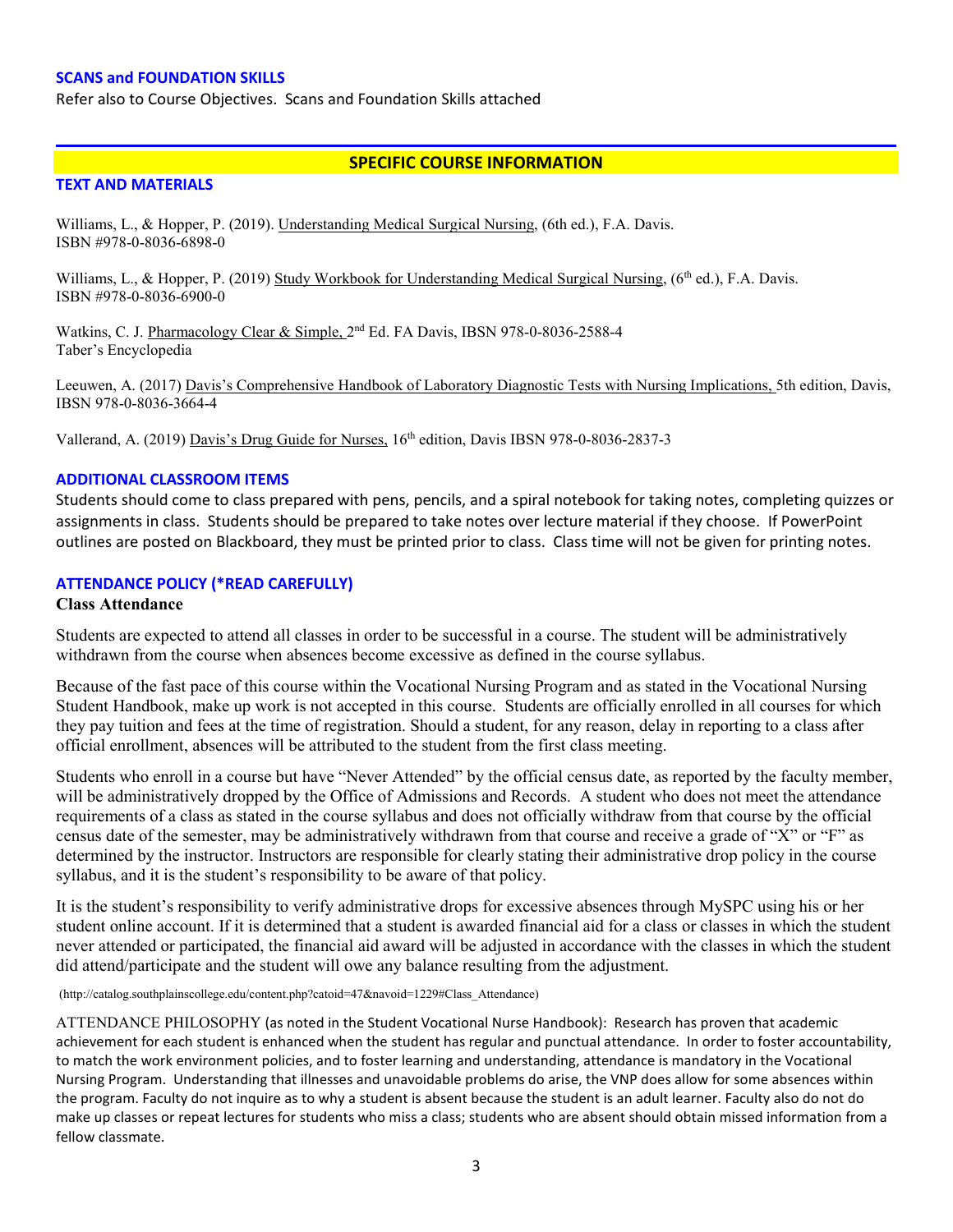Additionally, one way a student demonstrates the nursing caring attitude is through timeliness and attendance.

Students should take an absence when they are truly ill (running fever, nausea/vomiting not due to pregnancy, diarrhea or some other communicable disease). A physician's release should be submitted when the student is treated by a physician.

Absences are recorded for the whole day if a class is scheduled for the whole day. If a student leaves before the end of the class period, the student is marked "absent" for the day. A student who misses the morning session may attend the afternoon session to get the information, but the student is still marked as "absent" for the day. There are no "half-day" absences. If the student is asked to leave the classroom for any reason (sleeping, talking or other inappropriate behavior), the student is given an absence.

Attendance is most often taken by a sign in sheet. Students who "forget" to sign in are counted as absent.

As a matter of courtesy and professional behavior, a student who is going to be absent should email or call the course instructor and inform the instructor of the pending absence.

**TARDINESS**— It is disruptive to students who are on time for a tardy student to enter the classroom with books and backpacks. It also demonstrates a lack of caring and lack of respect to classmates for the tardy student to disrupt class.

- \* Students who are (1) tardy to the start of class or (2) tardy following a break or lunch are counted as tardy within the first 5 minutes of the class starting (after that, students are absent).
- \* Students who are tardy to class for an examination are not allowed to come in to class once the exam has begun are counted as absent. These students may come in to class after the examination is over to hear the information but the absence will remain.
- \* Two tardies count as one absence.

**ATTENDANCE RECORDS:** Because the student is an adult learner, each student should keep his/her own record of absence. Faculty is under NO obligation to inform a student of absences; the student will be notified when he/she no longer meets program objectives because of excessive absences and the student is being withdrawn. *Should the student believe a discrepancy exists, the student should submit the notice in writing to the Program Director within 24 hours of notification.*

### **A STUDENT MAY HAVE NO MORE THAN 2 ABSENCES IN THIS COURSE. ON THE 3rd ABSENCE, THE STUDENT IS WITHDRAWN.**

Students must attend all required online instructional events, Zoom meetings, and in person classes.

All exams are given face-to-face with a scantron.

#### **EMERGENCY MESSAGES**

The student should notify his/her family that in case of an emergency during normal class schedule, they should call the Nursing Office at (806)716-4626 or (806)716-4719. Class will not be interrupted unless it is an emergency, so they must identify themselves and say it is an emergency to get immediate action. The student should notify his/her family that in the case of an emergency during clinical rotations, they should call and leave a message or text (who they are and who they need to get in touch with for an emergency) to the number or numbers provided to them in the clinical course syllabus and/or on the clinical course schedule..

#### **Dropping a class**

Students should submit a **Student [Initiated](https://forms.office.com/Pages/ResponsePage.aspx?id=ZrGRbWrP6UWeIqAmJdCCqRkmPIpp6AVCixFJfcqITt9UODExTUFXS0JOODhJOTlYM0NEV1kzRk9GMS4u) Drop Form** online**.**

**Students will not be required to obtain an instructor signature to drop**, however, we do encourage students to communicate with instructors or advisors prior to dropping a course when they are able. **There will be no charge for drops for the fall or spring semesters**.

#### **Withdrawing from all classes**

If a student wishes to withdraw from all courses, they should initiate that process with the Advising Office. They can schedule an appointment with an advisor by visiting <http://www.southplainscollege.edu/admission-aid/advising/spcadvisors.php> or by calling 806-716-2366.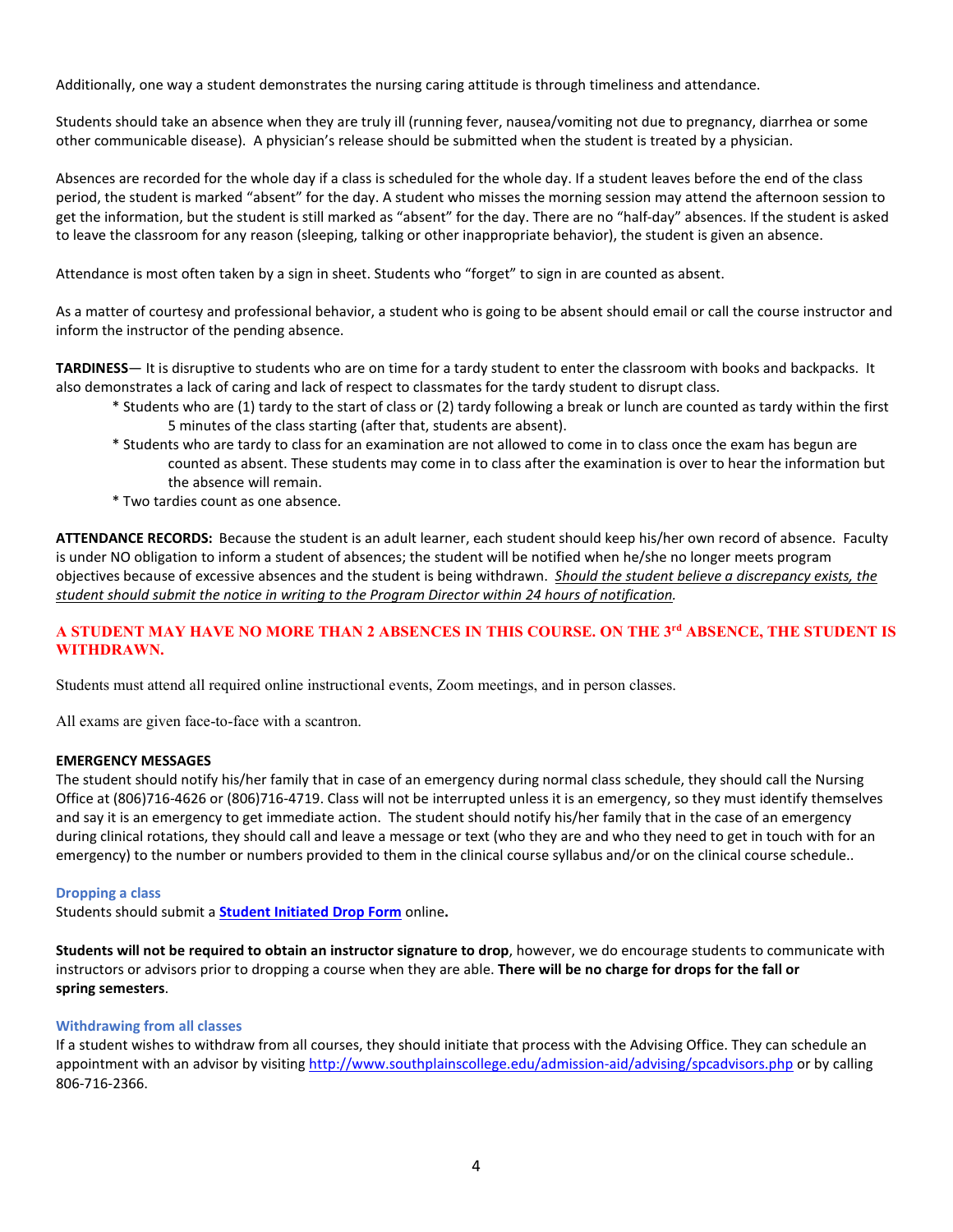#### **Schedule Change (after late registration and before census date)**

To make a schedule change after the late registration date and before the census date, students should submit a **[Schedule](https://forms.office.com/Pages/ResponsePage.aspx?id=ZrGRbWrP6UWeIqAmJdCCqRkmPIpp6AVCixFJfcqITt9UODIyTkRZSkFHVDNSVFRFV0g0T0tVWVAwRi4u) Change [Form.](https://forms.office.com/Pages/ResponsePage.aspx?id=ZrGRbWrP6UWeIqAmJdCCqRkmPIpp6AVCixFJfcqITt9UODIyTkRZSkFHVDNSVFRFV0g0T0tVWVAwRi4u)** After late registration, adding a class requires instructor approval. If a student is requesting to be added to one of your courses and you approve, please email [registrar@southplainscollege.edu](mailto:registrar@southplainscollege.edu) with your approval. This can take the place of signature on the Schedule Change Form that we have required in the past.

For additional information regarding schedule changes, drops and withdrawals, click [here.](http://www.southplainscollege.edu/admission-aid/apply/schedulechanges.php)

#### **ASSIGNMENT POLICY**

All assignments must be completed by the assigned due date. Late and/or incomplete work will not be accepted and a grade of zero will be recorded. Assignments, quizzes, exams, and skills that are missed due to an unexcused absence may not be made up. See the instructor for more specific information.

It is the responsibility of the student to be informed of class progress and assignments and to come to class prepared to participate in discussion, to turn in any assignments due, and/or take the quiz or test scheduled for that day. Reading any assigned material assists the student to listen to the lecture with a higher degree of acuity and to participate in class discussion more effectively.

The study guides that accompany the text books offer the students different learning styles or ways of comprehending information. Students struggling to understand the text should refer to these additional books. Students may also access the published website for additional helps.

Because of the fast pace of this course within the nursing program NO MAKE UP WORK is accepted.

#### **COMPUTER USAGE**

Students will be required to access course materials via Black Board.

# **ALL STUDENTS ARE EXPECTED TO KNOW THEIR SPC STUDENT USER NAME AND PASSWORD.**

#### **COMPUTER LAB USAGE**

Computers are available in the labs at building 8 for student use.

#### **EXAMS**

Exams are a measurement of learning, and while they do not measure ALL learning, exams are the instruments used in the academic setting to measure learning. Because of the nature of this material and of nursing, ALL information in this course is important. Someday, the student in the role of the vocational nurse may be the only person to stand between the patient and harm or death. Therefore, the student is NOT merely studying to pass the exam, but studying to intervene on the behalf of the patient.

By this course, the student has had all basic medical-surgical concepts through the Level 1 and Level 2 courses. The aim of this course is to stimulate higher critical thinking and increased nursing judgment in preparation for the NCLEX. The student is expected to have maintained the previous body of knowledge from earlier coursework for use within this course. The fundamental knowledge WILL NOT be reviewed in this course.

Exams may cover information given during lecture, handouts, and assigned reading of the texts. At the completion of the course a written *comprehensive* final examination will be given. Exams will be in the form of essay multiple choice, matching, select all that apply, and completion.

The door to the classroom will be closed during testing. It will close promptly at the time the test is to start and will not reopen until all students have completed testing.

## **NO HATS OR CAPS ARE TO BE WORN. BOOKS, FOOD, SMART WATCHES OR CELL PHONES AND BACKPACKS ARE NOT TO BE IN THE ROOM UNLESS EXPRESSLY STATED BY INSTRUCTOR.**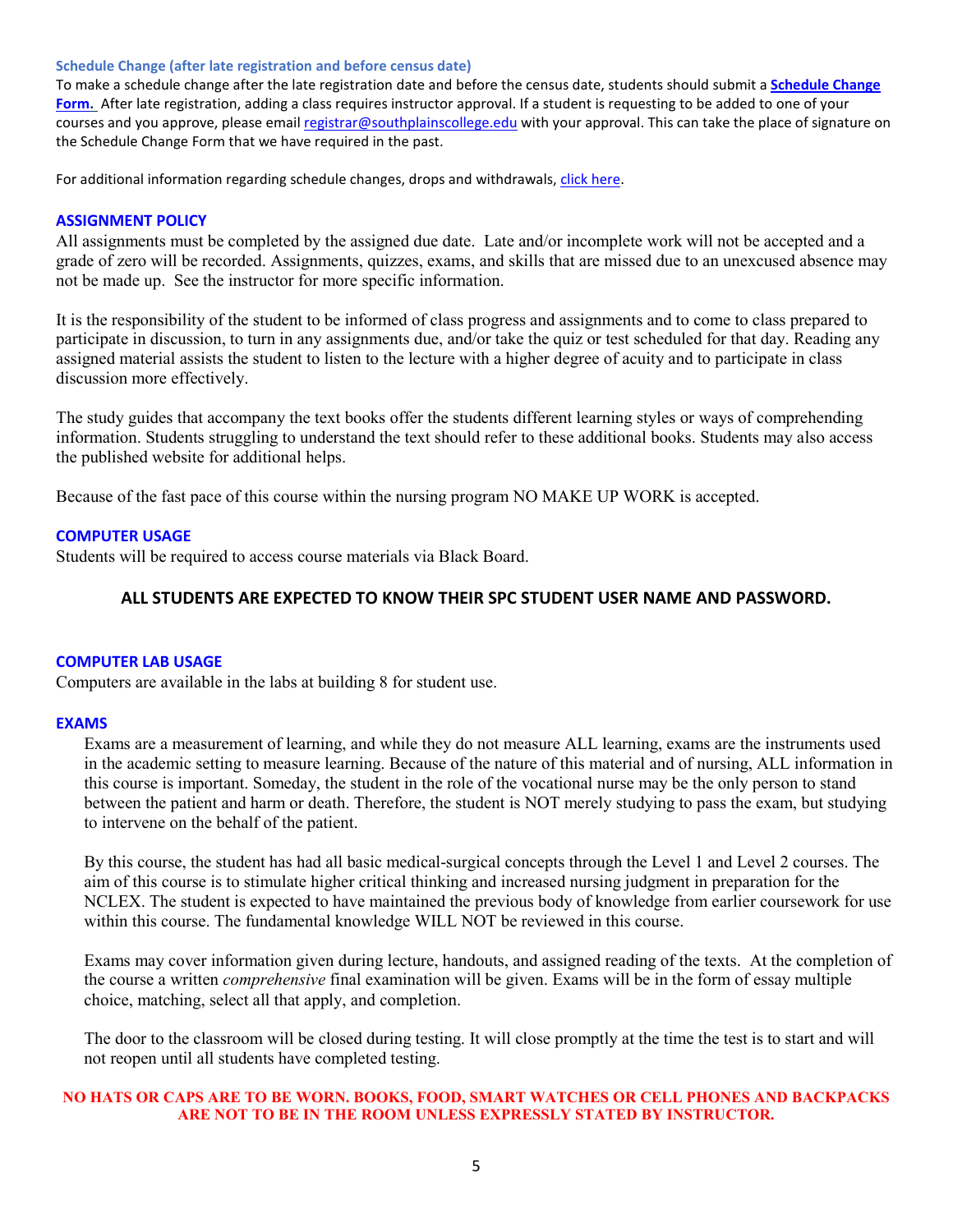- 1. Grades will be posted on Black Board as soon as they are available.
- 2. Each student should know current course averages for all classes.
- 3. **Students must earn a "C" (75) or better in this class for completion**
- 4. Students have the opportunity to review all grades as they are recorded. Should the student have any questions about a specific grade or specific test question, the student must discuss this with the instructor within 48 hours of notification of grade assignment. Once the 48 hours have passed without the student questioning the grade or question, **the assigned grade is final and may not be challenged at the end of the course. The final exam may not be reviewed.**
- 5. The Final Exam grade and a numerical course grade will NOT be posted on BlackBoard. The final course grade will be posted to MySPC as the transcripted letter grade.
- 6. Once grades are posted, an exam is ready for review. A student may email for an appointment to come by the office and review the exam.

#### **Grades will not be given or discussed by email or phone.**

## **MISSED EXAMS/MAKEUP WORK:**

- 1. There will be NO make-up exams for a missed unit exam. Since the final exam is comprehensive (meaning that it covers the entire course), the final exam grade will be substituted for the first missed unit exam grade only. Should any additional unit exam be missed, a grade of "0" will be recorded.
- **2. No exams will be given prior to the originally scheduled exam.**
- **3. All exams will be on scantron. The student is responsible for turning in 10 (50) and 1 (100) scantrons to the instructor. All scantrons need to be turned in before the first test. If not, the test grade will result in a "0".**

#### **GRADING POLICY**

Students must earn an overall grade of 75 or better in this course section to pass.

 **Final semester grades will be based on the following: Unit Exams: 35% Homework/Quizzes: 25% Final Exam: 40%**

| Grading Scale: | $90-100$ A    |
|----------------|---------------|
|                | 80-89.9 B     |
|                | 75-79.9 C     |
|                | $70-74.9$ D   |
|                | 69 or Below F |

The Final Course grade will not be rounded up. Example: Your average is 79.8. Your grade will be 79 which is a C.

### **COMMUNICATION POLICY**

• Electronic communication between instructor and students in this course will utilize the South Plains College Blackboard and email systems. The instructor will not initiate communication using private email accounts. Students are encouraged to check SPC email on a regular basis. Students will also have access to assignments, web-links, handouts, and other vital material which will be delivered via Blackboard. Any student having difficulty accessing the Blackboard or their email should immediately contact the help desk.

# **Email Policy**:

A. Students are expected to read and, if needed, respond in a timely manner to college e-mails. It is suggested that students check college e-mail daily to avoid missing time-sensitive or important college messages. Students may forward college emails to alternate e-mail addresses; however, SPC will not be held responsible for e-mails forwarded to alternate addresses. B. A student's failure to receive or read official communications sent to the student's assigned e-mail address in a timely manner does not absolve the student from knowing and complying with the content of the official communication. C. The official college e-mail address assigned to students can be revoked if it is determined the student is utilizing it inappropriately. College e-mail must not be used to send offensive or disruptive messages nor to display messages that violate state or federal law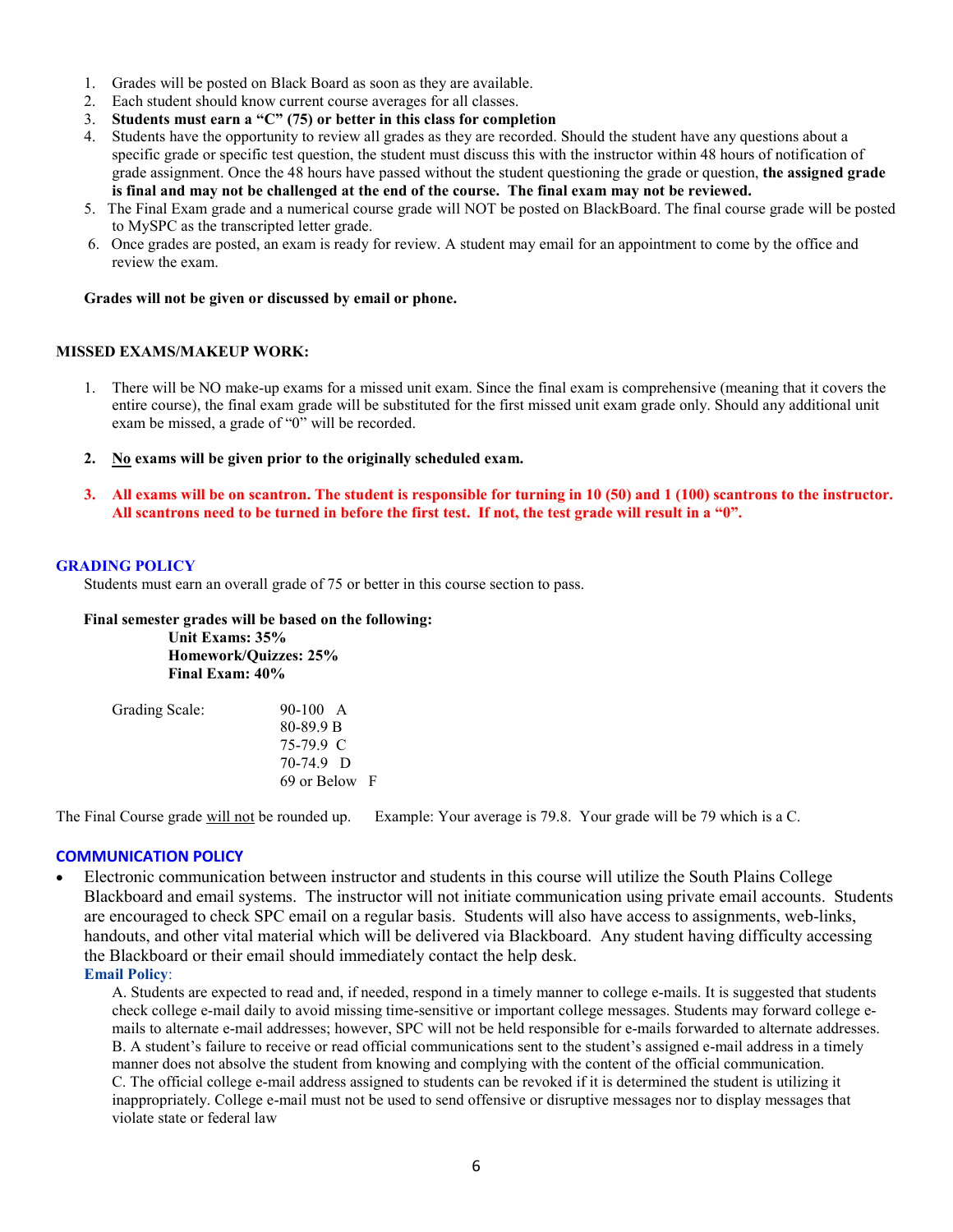D. Instructors make every attempt to respond to student emails *during regular college business hours* when faculty are on campus. Instructors *are not* required to answer emails after hours or on weekends.

E. Students who use email inappropriately to faculty, students, staff or others will be placed on probation for the first offense; dismissed from the program for a second offense.

**Texting Faculty**: Students should not text faculty via the faculty cell phone. Written communication should be by email, office phone, or personal notes. The faculty cell phone is for contact during the clinical hours ONLY and should not be used outside the clinical experience. Students who text faculty will be placed on probation for the first offense and dismissed from the program for the second offense.

# **CAMPUS CARRY**

Campus Concealed Carry - Texas Senate Bill - 11 (Government Code 411.2031, et al.) authorizes the carrying of a concealed handgun in South Plains College buildings only by persons who have been issued and are in possession of a Texas License to Carry a Handgun. Qualified law enforcement officers or those who are otherwise authorized to carry a concealed handgun in the State of Texas are also permitted to do so. Pursuant to Penal Code (PC) 46.035 and South Plains College policy, license holders may not carry a concealed handgun in restricted locations. For a list of locations, please refer to the SPC policy at: [\(http://www.southplainscollege.edu/human\\_resources/policy\\_procedure/hhc.php\)](http://www.southplainscollege.edu/human_resources/policy_procedure/hhc.php) Pursuant to PC 46.035, the open carrying of handguns is prohibited on all South Plains College campuses. Report violations to the College Police Department at 806-716-2396 or 9-1-1.

### **PREGNANCY ACCOMMODATIONS STATEMENT**

If you are pregnant, or have given birth been within six months, under Title IX you have a right to reasonable accommodations to help continue your education. Students who wish to request accommodations must contact the Health and Wellness Center at 806-716-2529 to initiate the process.

# COVID-19 INFORMATION (Subject to change) Please see student handbook for the most current information

IN CASE OF EMERGENCY Please contact Korbi Berryhill at 806-716-4719

The student should notify his/her family that in case of an emergency during normal class schedule. Class will not be interrupted unless it is an emergency, so they must identify themselves and say it is an emergency to get immediate action.

The student should notify his/her family that in the case of an emergency during clinical rotations, they should call and leave a message or text (who they are and who they need to get in touch with for an emergency) to the number or numbers provided to them in the clinical course syllabus and/or on the clinical course schedule.

### **STUDENT CONDUCT**

Rules and regulations relating to the students at South Plains College are made with the view of protecting the best interests of the individual, the general welfare of the entire student body and the educational objectives of the college. As in any segment of society, a college community must be guided by standards that are stringent enough to prevent disorder, yet moderate enough to provide an atmosphere conducive to intellectual and personal development. A high standard of conduct is expected of all students. When a student enrolls at South Plains College, it is assumed that the student accepts the obligations of performance and behavior imposed by the college relevant to its lawful missions, processes and functions. Obedience to the law, respect for properly constituted authority, personal honor, integrity and common sense guide the actions of each member of the college community both in and out of the classroom. Students are subject to federal, state and local laws, as well as South Plains College rules and regulations. A student is not entitled to greater immunities or privileges before the law than those enjoyed by other citizens. Students are subject to such reasonable disciplinary action as the administration of the college may consider appropriate, including suspension and expulsion in appropriate cases for breach of federal, state or local laws, or college rules and regulations. This principle extends to conduct off-campus which is likely to have adverse effects on the college or on the educational process which identifies the offender as an unfit associate for fellow students.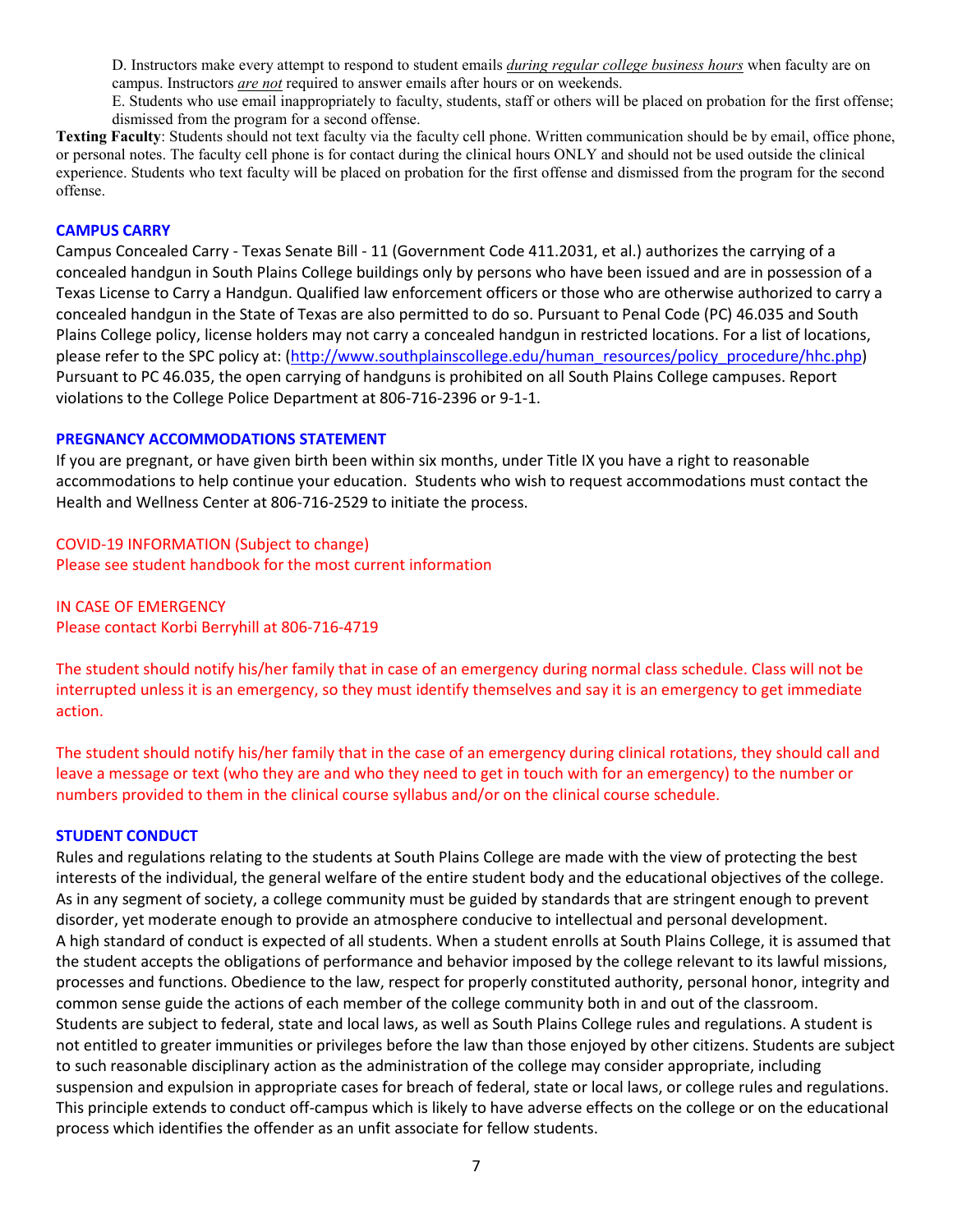Any student who fails to perform according to expected standards may be asked to withdraw. Rules and regulations regarding student conduct appear in the current Student Guide.

"I resolve to treat all who enter with respect, dignity and consideration."

"I resolve to place caring for patients as our primary and highest concern."

"I resolve to conduct myself with the highest ethical and professional standards in dealings with colleagues, other staff members and faculty."

"I resolve to provide care that is timely and considerate of the needs and interests of patients and/or their families."

"I resolve to respect the facility and its reputation to include being a faithful steward of our capabilities and resources." "I will strive to be a mentor and role model to other students."

*(adapted from UMC Code of Conduct SPP#PAS-3)*

Every Student will:

- Conduct themselves in an ethical manner (acting in ways consistent with what society and individuals typically think are good behaviors)
- Conduct themselves with honesty, integrity and fairness.
- Treat patients with kindness, care, and empathy.
- Comply with all applicable laws, regulations, polices and procedures
- Report in good faith suspected violations of the law

*(adapted from UMC General Compliance Standards and Behaviors Policy)*

# **SPECIAL REQUIREMENTS (\*Read Carefully)**

- Students must present the signature page acknowledging that the student has read and understands the content of this syllabus.
- **These signature pages are due by Friday of the first week of classes.**
	- **Cell Phones – ATTENTION: ALL CELL PHONES SHOULD BE KEPT IN LOCKERS OR IN YOUR CAR DURING THE CLASS TIME!**
	- *If a student's cell phone goes off during lecture, the phone will be taken up and not given back until after class.*
	- *Should a cell phone go off during an exam, that student's test will end right there with a "50" recorded as the highest possible grade for this exam grade. (Even if the student is on the last question of that exam).*

# **COURSE DISCLAIMER**

This course will challenge the student to use nursing judgment to challenge the student to go beyond facts to understand larger patterns and relationships related to patient care and illness. The focus is on student-centered learning, integrated learning activities, learning outcomes related to conceptual learning and higher-level critical thinking. The student is expected to take responsibility for his/her own learning, since nursing will require the student to be a self-directed learner for the rest of the nursing career.

## **To Be Successful in this course:** *Because this information is VITAL to becoming a safe and effective vocational nurse, the student MUST commit to learning this information as thoroughly as possible. The BEST way to do this is through diligent DAILY study and weekly review!*

#### STUDENT SUCCESS: **Repetition and study are the ONLY WAYS for students to retain the volume of information contained in this course! You MUST study outside of the classroom if you want to succeed.**

Textbook: This textbook is designed for independent learning and contains many activities to help you learn! The Key terms and definitions are the best places to start. Students should make flash cards of these key terms and carry around with them for quick study and review. At the end of each chapter there are review questions with which you can test yourself.

### RECOMMENDATIONS ON HOW TO STUDY:

- COMMIT to your career choice—which means committing to this class. Decide you WANT to learn this information and you will.
- Study at least an hour every day! Do not wait until the night before or the morning of an exam and expect to learn all of the information presented! Daily study helps you understand and place information in long-term memory.
- Read the chapters prior to class—don't let the lecture be the first time you become acquainted with the information.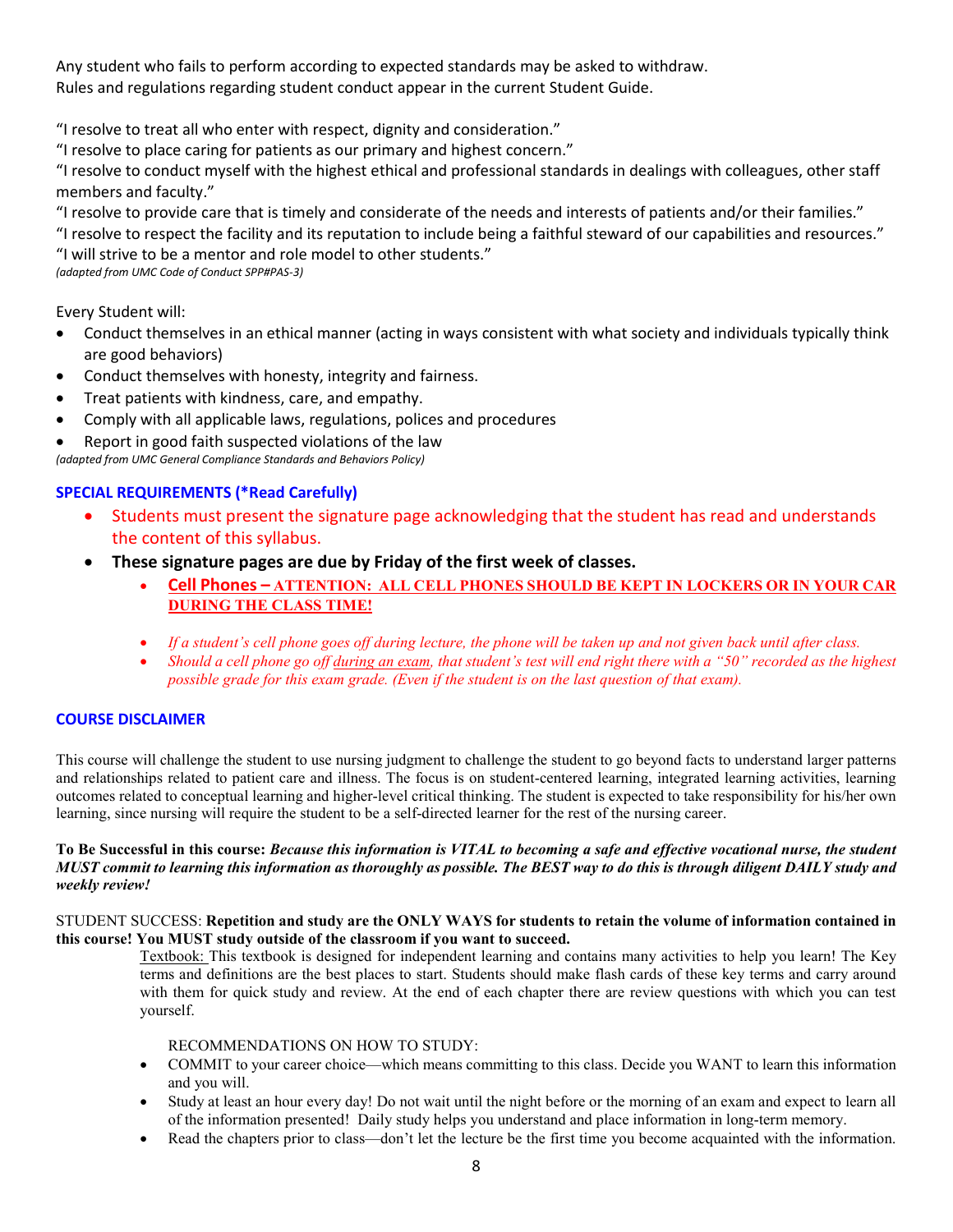If you do this, it is like hearing a foreign language and you are already behind.

- Plan weekly reviews of old material. Set aside some time (maybe on a Saturday) and quickly go through your old notes from previous units—remember there will be a comprehensive final. Remember, you have to know the body parts and how they work as long as you are a nurse!
- Take NOTES in class!
- The first time you have less than a desirable grade, make an appointment with me to discuss what you are doing! Don't wait until it's almost the final—it's too late then!

If you FAIL this class, it is because you *chose* to fail! You choose your attitude. . . . *positive or negative!* You choose to study daily. . . . *or wait until the last minute!* You choose to read the chapters. . . . *or to wait and try to skim after class or before a test!* You choose to use the available resources . . . *or not!* You choose to attend class and arrive on time. . . . *or not!* You choose to review weekly . . . . *or not!* You choose to seek help. . . .*or not! It really is up to you!*

Nadra Mendoza, BSN, RN - BC Adult Health 3 Instructor SPC Vocational Nursing Program – Reese Center

#### **ACCOMMODATIONS**

**4.1.1.1. Diversity Statement** In this class, the teacher will establish and support an environment that values and nurtures individual and group differences and encourages engagement and interaction. Understanding and respecting multiple experiences and perspectives will serve to challenge and stimulate all of us to learn about others, about the larger world and about ourselves. By promoting diversity and intellectual exchange, we will not only mirror society as it is, but also model society as it should and can be.

**4.1.1.2. Disabilities Statement** Students with disabilities, including but not limited to physical, psychiatric, or learning disabilities, who wish to request accommodations in this class should notify the Disability Services Office early in the semester so that the appropriate arrangements may be made. In accordance with federal law, a student requesting accommodations must provide acceptable documentation of his/her disability to the Disability Services Office. For more information, call or visit the Disability Services Office at Levelland (Student Health & Wellness Office) 806-716-2577, Reese Center (Building 8) 806-716-4675, or Plainview Center (Main Office) 806-716-4302 or 806-296-9611.

**4.1.1.3 Non-Discrimination Statement** South Plains College does not discriminate on the basis of race, color, national origin, sex, disability or age in its programs and activities. The following person has been designated to handle inquiries regarding the non-discrimination policies: Vice President for Student Affairs, South Plains College, 1401 College Avenue, Box 5, Levelland, TX 79336. Phone number 806-716-2360.

**4.1.1.4 Title IX Pregnancy Accommodations Statement** If you are pregnant, or have given birth within six months, Under Title IX you have a right to reasonable accommodations to help continue your education. To [activate](http://www.southplainscollege.edu/employees/manualshandbooks/facultyhandbook/sec4.php) accommodations you must submit a Title IX pregnancy accommodations request, along with specific medical documentation, to the Director of Health and Wellness. Once approved, notification will be sent to the student and instructors. It is the student's responsibility to work with the instructor to arrange accommodations. Contact the Director of Health and Wellness at 806-716-2362 or [email](http://www.southplainscollege.edu/employees/manualshandbooks/facultyhandbook/sec4.php) [cgilster@southplainscollege.edu](mailto:cgilster@southplainscollege.edu) for assistance.

**4.1.1.5 OPTIONAL STATEMENT - Campus [Concealed Carry](http://www.southplainscollege.edu/employees/manualshandbooks/facultyhandbook/sec4.php) Statement** Texas Senate Bill - 11 (Government Code 411.2031, et al.) authorizes the carrying of a concealed handgun in South Plains College buildings only by persons who have been issued and are in possession of a Texas License to Carry a Handgun. Qualified law enforcement officers or those who are otherwise authorized to carry a concealed handgun in the State of Texas are also permitted to do so. Pursuant to Penal Code (PC) 46.035 and South Plains College policy, license holders may not carry a concealed handgun in restricted locations. For a list of locations and Frequently Asked Questions, please refer to the Campus Carry page at: <http://www.southplainscollege.edu/campuscarry.php>

Pursuant to PC 46.035, the open carrying of handguns is prohibited on all South Plains College campuses. Report violations to the College Police Department at 806- 716-2396 or 9-1-1.

#### **FOUNDATION SKILLS**

**BASIC SKILLS–Reads, Writes, Performs Arithmetic and Mathematical Operations, Listens and Speaks**

F-1 Reading–locates, understands, and interprets written information in prose and in documents such as manuals, graphs, and schedules.

F-2 Writing–communicates thoughts, ideas, information and messages in writing and creates documents such as letters, directions, manuals, reports, graphs, and flow charts.

F-3 Arithmetic–performs basic computations; uses basic numerical concepts such as whole numbers, etc.

F-4 Mathematics–approaches practical problems by choosing appropriately from a variety of mathematical techniques.

F-5 Listening–receives, attends to, interprets, and responds to verbal messages and other cues.

F-6 Speaking–organizes ideas and communicates orally.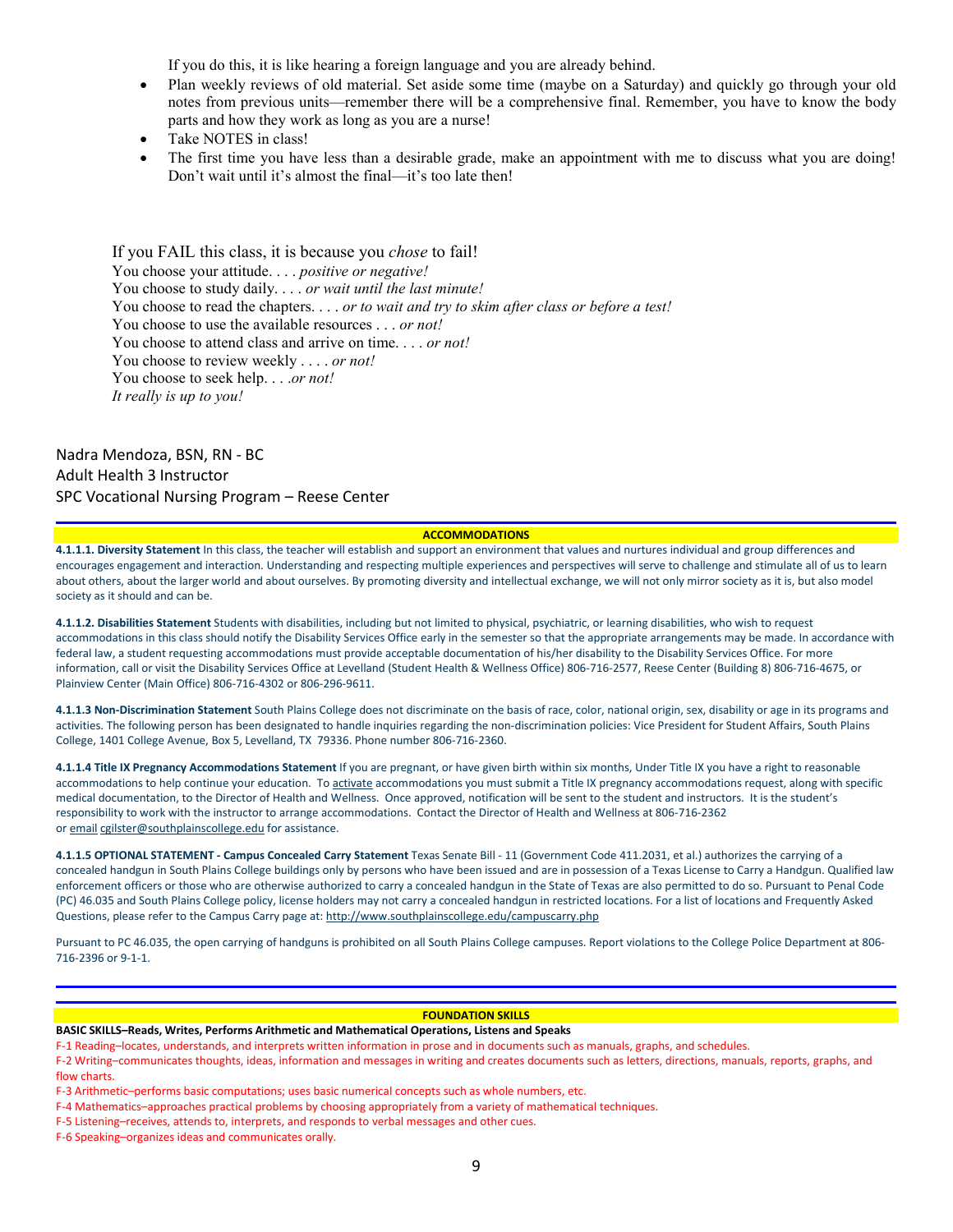#### **THINKING SKILLS–Thinks Creatively, Makes Decisions, Solves Problems, Visualizes and Knows How to Learn and Reason**

F-7 Creative Thinking–generates new ideas.

- F-8 Decision-Making–specifies goals and constraints, generates alternatives, considers risks, evaluates and chooses best alternative.
- F-9 Problem Solving–recognizes problems, devises and implements plan of action.
- F-10 Seeing Things in the Mind's Eye–organizes and processes symbols, pictures, graphs, objects, and other information.
- F-11 Knowing How to Learn–uses efficient learning techniques to acquire and apply new knowledge and skills.
- F-12 Reasoning–discovers a rule or principle underlying the relationship between two or more objects and applies it when solving a problem.

#### **PERSONAL QUALITIES–Displays Responsibility, Self-Esteem, Sociability, Self-Management, Integrity and Honesty**

F-13 Responsibility–exerts a high level of effort and perseveres towards goal attainment.

- F-14 Self-Esteem–believes in own self-worth and maintains a positive view of self.
- F-15 Sociability–demonstrates understanding, friendliness, adaptability, empathy and politeness in group settings.
- F-16 Self-Management–assesses self accurately, sets personal goals, monitors progress and exhibits self-control.
- F-17 Integrity/Honesty–chooses ethical courses of action.

#### **SCANS COMPETENCIES [Secretaries Commission Achieving Necessary Skills)**

C-1 **TIME** - Selects goal - relevant activities, ranks them, allocates time, prepares and follows schedules.

- C-2 **MONEY** Uses or prepares budgets, makes forecasts, keeps records and makes adjustments to meet objectives.
- C-3 **MATERIALS AND FACILITIES** Acquires, stores, allocates, and uses materials or space efficiently.
- C-4 **HUMAN RESOURCES** Assesses skills and distributes work accordingly, evaluates performances and provides feedback.

#### **INFORMATION - Acquires and Uses Information**

- C-5 Acquires and evaluates information.
- C-6 Organizes and maintains information.
- C-7 Interprets and communicates information.
- C-8 Uses computers to process information.

#### **INTERPERSONAL–Works With Others**

- C-9 Participates as a member of a team and contributes to group effort.
- C-10 Teaches others new skills.
- C-11 Serves Clients/Customers–works to satisfy customer's expectations.
- C-12 Exercises Leadership–communicates ideas to justify position, persuades and convinces others, responsibly challenges existing procedures and policies.
- C-13 Negotiates-works toward agreements involving exchanges of resources; resolves divergent interests.
- C-14 Works With Diversity–works well with men and women from diverse backgrounds.

#### **SYSTEMS–Understands Complex Interrelationships**

- C-15 Understands Systems–knows how social, organizational, and technological systems work and operates effectively with them.
- C-16 Monitors and Corrects Performance–distinguishes trends, predicts impacts on system operations, diagnoses systems performance and corrects malfunctions.
- C-17 Improves or Designs Systems–suggests modifications to existing systems and develops new or alternative systems to improve performance.

#### **TECHNOLOGY–Works with a Variety of Technologies**

- C-18 Selects Technology–chooses procedures, tools, or equipment, including computers and related technologies.
- C-19 Applies Technology to Task–understands overall intent and proper procedures for setup and operation of equipment.
- C-20 Maintains and Troubleshoots Equipment–prevents, identifies, or solves problems with equipment, including computers and other technologies.

**Course Schedule: Located on Black Board**